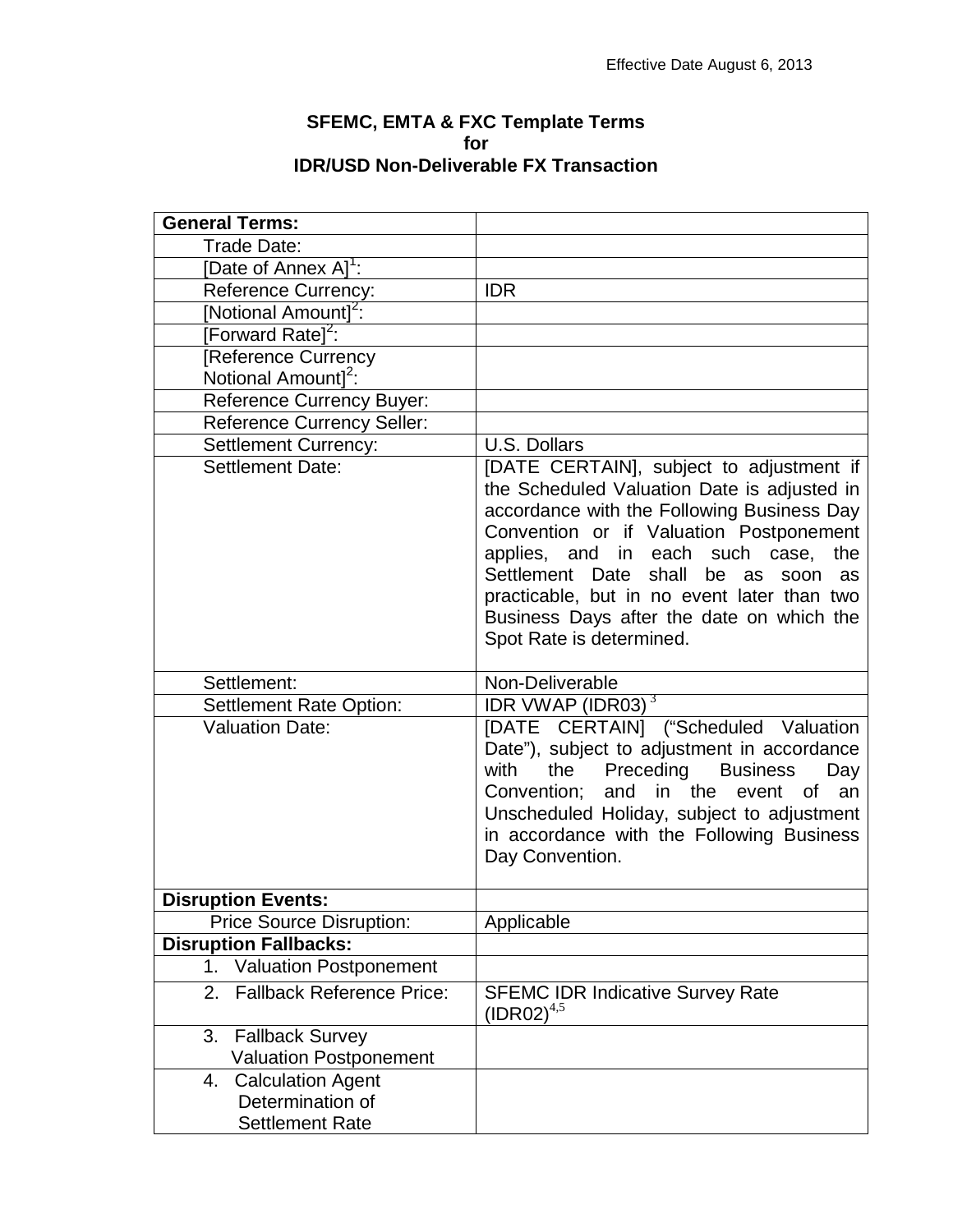| <b>Other Terms:</b>                                      |                                                                                                                                                                                                                                                                                                                                                                                                                                                                                                                                                                                                                                                                                                                                      |
|----------------------------------------------------------|--------------------------------------------------------------------------------------------------------------------------------------------------------------------------------------------------------------------------------------------------------------------------------------------------------------------------------------------------------------------------------------------------------------------------------------------------------------------------------------------------------------------------------------------------------------------------------------------------------------------------------------------------------------------------------------------------------------------------------------|
| "Unscheduled Holiday":                                   | "Unscheduled Holiday" means that a day is<br>not a Business Day and the market was not<br>aware of such fact (by means of a public<br>announcement or by reference to other<br>publicly available information) until a time later<br>than 9:00 a.m. local time in the Principal<br>Financial Center(s) of the Reference Currency<br>two Business Days prior to the Scheduled<br><b>Valuation Date.</b>                                                                                                                                                                                                                                                                                                                               |
| "Deferral Period" for<br><b>Unscheduled Holiday:</b>     | In the event the Scheduled Valuation Date<br>becomes subject to the Following Business<br>Day Convention, and if the Valuation Date<br>has not occurred on or before the 14 <sup>th</sup><br>day after<br>consecutive<br>the Scheduled<br>Valuation Date (any such period being a<br>"Deferral Period"), then the next day after the<br>Deferral Period that would have been a<br>Business Day but for the Unscheduled<br>Holiday, shall be deemed to be the Valuation<br>Date.                                                                                                                                                                                                                                                      |
| "Valuation Postponement"<br>for Price Source Disruption: | "Valuation Postponement"<br>means,<br>for<br>purposes of obtaining a Settlement Rate, that<br>the Spot Rate will be determined on the<br>Business Day first succeeding the day on<br>which the Price Source Disruption ceases to<br>exist, unless the Price Source Disruption<br>continues to exist (measured from the date<br>that, but for the occurrence of the Price<br>Source Disruption, would have been the<br>Valuation Date) for a consecutive number of<br>calendar days equal to the Maximum Days of<br>Postponement. In such event, the Spot Rate<br>will be determined on the next Business Day<br>after the Maximum Days of Postponement in<br>accordance<br>with<br>the<br>next<br>applicable<br>Disruption Fallback. |
| "Fallback Survey Valuation<br>Postponement":             | "Fallback Survey Valuation Postponement"<br>means that, in the event that the Fallback<br>Reference Price is not available on or before<br>the 3 <sup>rd</sup> Business Day (or day that would have<br>been a Business Day but for an Unscheduled<br>Holiday) succeeding the end of either (i)                                                                                                                                                                                                                                                                                                                                                                                                                                       |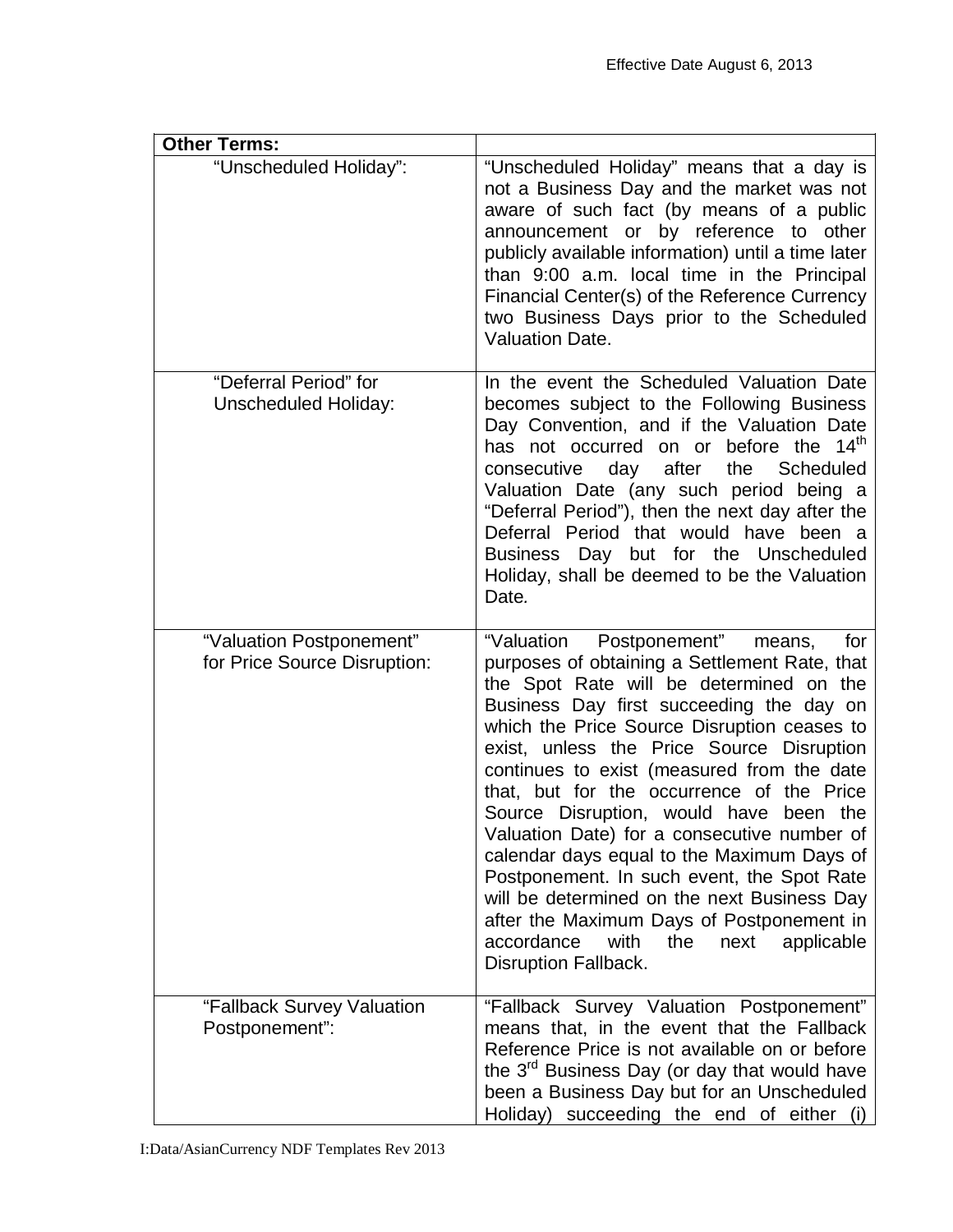|                                                               | Valuation Postponement for Price Source<br>Disruption, (ii) Deferral Period<br>for<br>Unscheduled Holiday, or (iii) Cumulative<br>Events, then the Settlement Rate will be<br>determined in accordance with the next<br>applicable Disruption Fallback on such day.<br>For the avoidance of doubt, Cumulative<br>Events, if applicable, does not preclude<br>postponement of valuation in accordance with<br>this provision.                                                                                                                                                                                                                                                                                                                                                                                                                                                                                                                                                                      |
|---------------------------------------------------------------|---------------------------------------------------------------------------------------------------------------------------------------------------------------------------------------------------------------------------------------------------------------------------------------------------------------------------------------------------------------------------------------------------------------------------------------------------------------------------------------------------------------------------------------------------------------------------------------------------------------------------------------------------------------------------------------------------------------------------------------------------------------------------------------------------------------------------------------------------------------------------------------------------------------------------------------------------------------------------------------------------|
| <b>Cumulative Events:</b>                                     | Except as provided below, in no event shall<br>the total number of consecutive calendar days<br>during which either (i) valuation is deferred<br>due to an Unscheduled Holiday, or (ii) a<br>Valuation Postponement shall occur (or any<br>combination of (i) and (ii)), exceed 14<br>consecutive calendar days in the aggregate.<br>Accordingly, (x) if, upon the lapse of any such<br>14 day period, an Unscheduled Holiday shall<br>have occurred or be continuing on the day<br>following such period that otherwise would<br>have been a Business Day, then such day<br>shall be deemed to be a Valuation Date, and<br>(y) if, upon the lapse of any such 14 day<br>period, a Price Source Disruption shall have<br>occurred or be continuing on the day following<br>such period on which the Spot Rate otherwise<br>would<br>determined, then Valuation<br>be<br>Postponement shall not apply and the Spot<br>Rate shall be determined in accordance with<br>the next Disruption Fallback. |
| Maximum Days of<br>Postponement:                              | 14 calendar days                                                                                                                                                                                                                                                                                                                                                                                                                                                                                                                                                                                                                                                                                                                                                                                                                                                                                                                                                                                  |
| <b>Relevant City for Business Day</b><br>for Valuation Date:  | Jakarta and Singapore                                                                                                                                                                                                                                                                                                                                                                                                                                                                                                                                                                                                                                                                                                                                                                                                                                                                                                                                                                             |
| <b>Relevant City for Business Day</b><br>for Settlement Date: | <b>New York</b>                                                                                                                                                                                                                                                                                                                                                                                                                                                                                                                                                                                                                                                                                                                                                                                                                                                                                                                                                                                   |
| Calculation Agent: <sup>6</sup>                               |                                                                                                                                                                                                                                                                                                                                                                                                                                                                                                                                                                                                                                                                                                                                                                                                                                                                                                                                                                                                   |